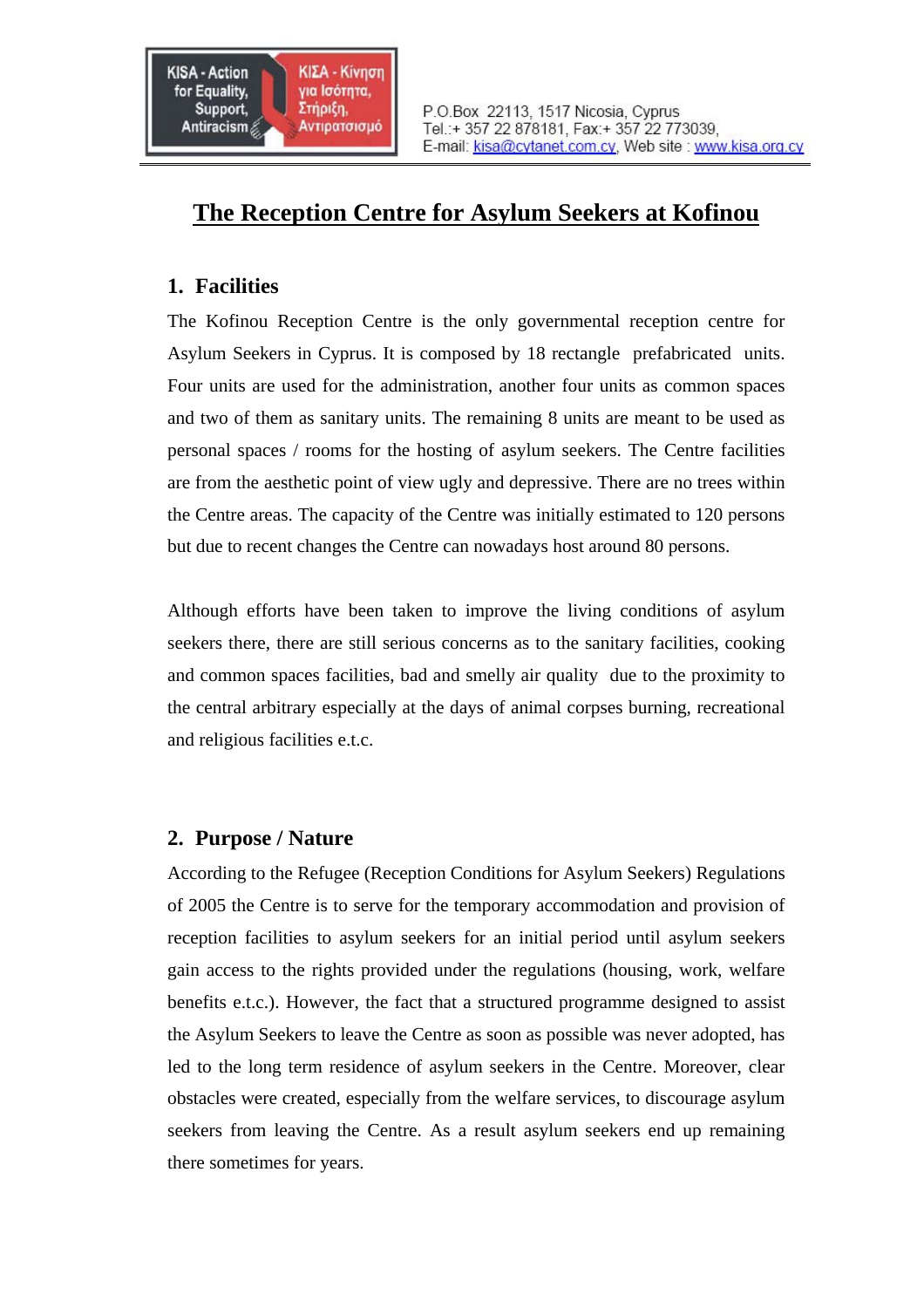The Centre was initially receiving single persons and families, men and women. Due to serious difficulties the authorities decided to receive only families and single women. The decision might be seen, at first side as a protection measure for families and single women. But the Centre is unsuitable especially for these two categories of asylum seekers due to the serious difficulties regarding mobility, their social integration and their specialised accommodation needs these categories have. The place is not designed to meet the needs of families at all ( e.g. children are sleeping and living with their parents in the same tiny space).

Finally, the hosted families and single women do not get any budget to prepare their own meals but they have to consume every day take away food which is not always appropriate for the dietary needs as well as food culture of the asylum seekers living there.

Apart from the above there have been reported cases of sexual harassment, abuse of alcohol and physical violence and racial conflicts between the inhabitants that are pushed under the carpet.

#### **3. Governance & Budget**

The Centre is governmental, under the responsibility of the Asylum Service of the Ministry of Interior but is run by the Community Welfare Council of Kofinou, a body whose establishment is initiated by the welfare department of the Ministry of Labour and Social Insurance with the aim to engage local stakeholders in the social policy of the government.

At the same time another institution, the University of Nicosia (!), is running programs funded by the European Refugee Fund, with the aim to improve the conditions in the Centre, independently from the Kofinou Community Council, which is otherwise running the Centre. The Director of the Centre is selected by the Asylum Service, paid partly by the Asylum Service to manage the Centre and partly from the University of Nicosia to implement its ERF Project.